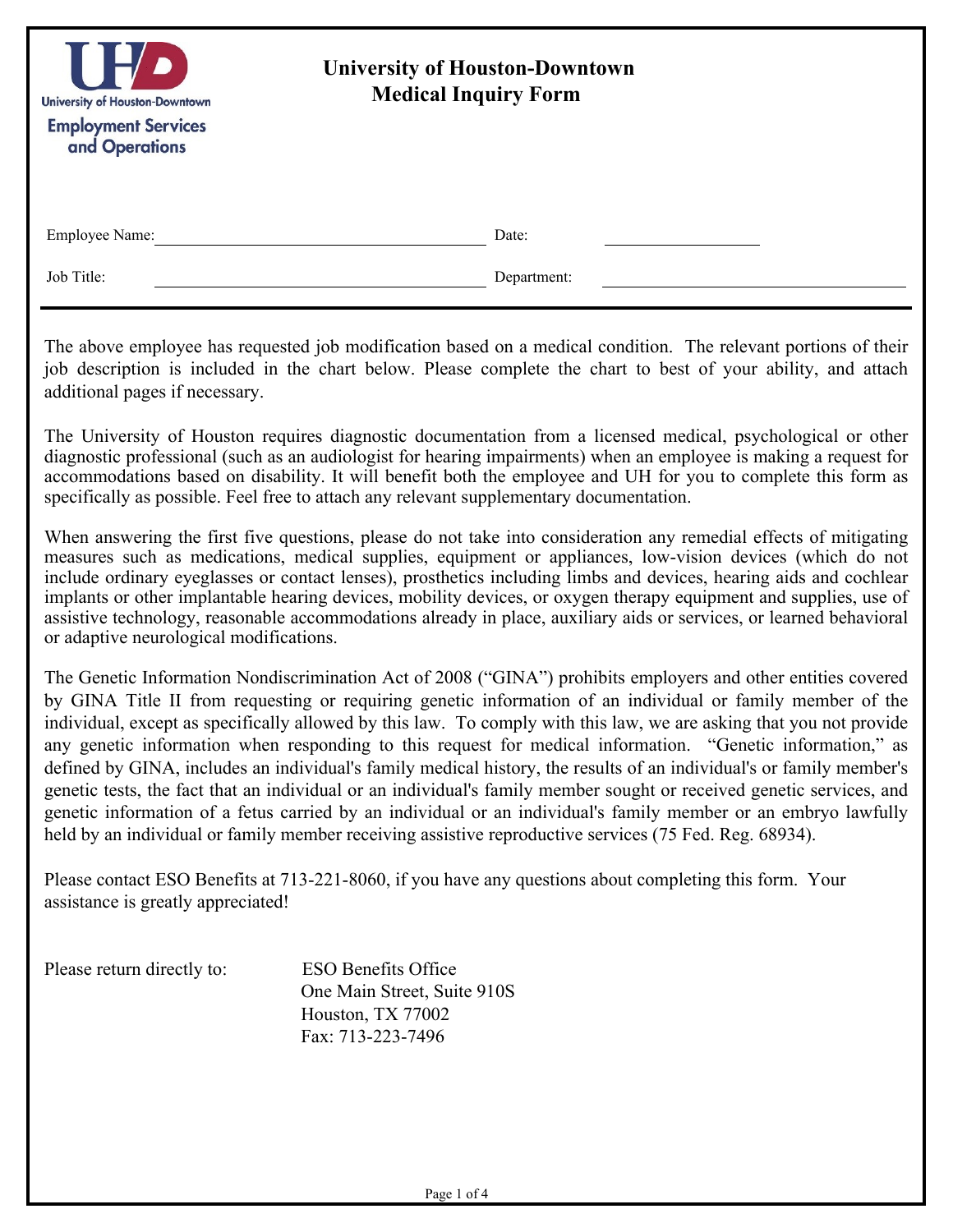| <b>University of Houston-Downtown</b><br><b>Medical Inquiry Form</b>                                                                                                  |  |  |  |  |
|-----------------------------------------------------------------------------------------------------------------------------------------------------------------------|--|--|--|--|
| 1. Diagnosis/es:<br>the control of the control of the control of the control of the control of                                                                        |  |  |  |  |
| 2. Does the employee have a physical or mental impairment?<br>$\bigcirc$ Yes<br>$\bigcirc$ No                                                                         |  |  |  |  |
|                                                                                                                                                                       |  |  |  |  |
| 4. Is the impairment:<br>◯ Short Term<br>◯ Long Term<br>$\bigcirc$ Permanent<br>If not permanent, how long will the impairment likely last?                           |  |  |  |  |
| 5. Does the employee's impairment substantially limit any major life activities?<br>$\bigcirc$ Yes<br>$\bigcirc$ No<br>If so which major life activities are limited? |  |  |  |  |
| 6. Cause of condition(s):                                                                                                                                             |  |  |  |  |
| 7. Is this condition(s) degenerative?<br>If yes, please elaborate.<br>$\bigcirc$ Yes<br>$\bigcirc$ No                                                                 |  |  |  |  |
|                                                                                                                                                                       |  |  |  |  |
|                                                                                                                                                                       |  |  |  |  |
|                                                                                                                                                                       |  |  |  |  |
| Page 2 of 4                                                                                                                                                           |  |  |  |  |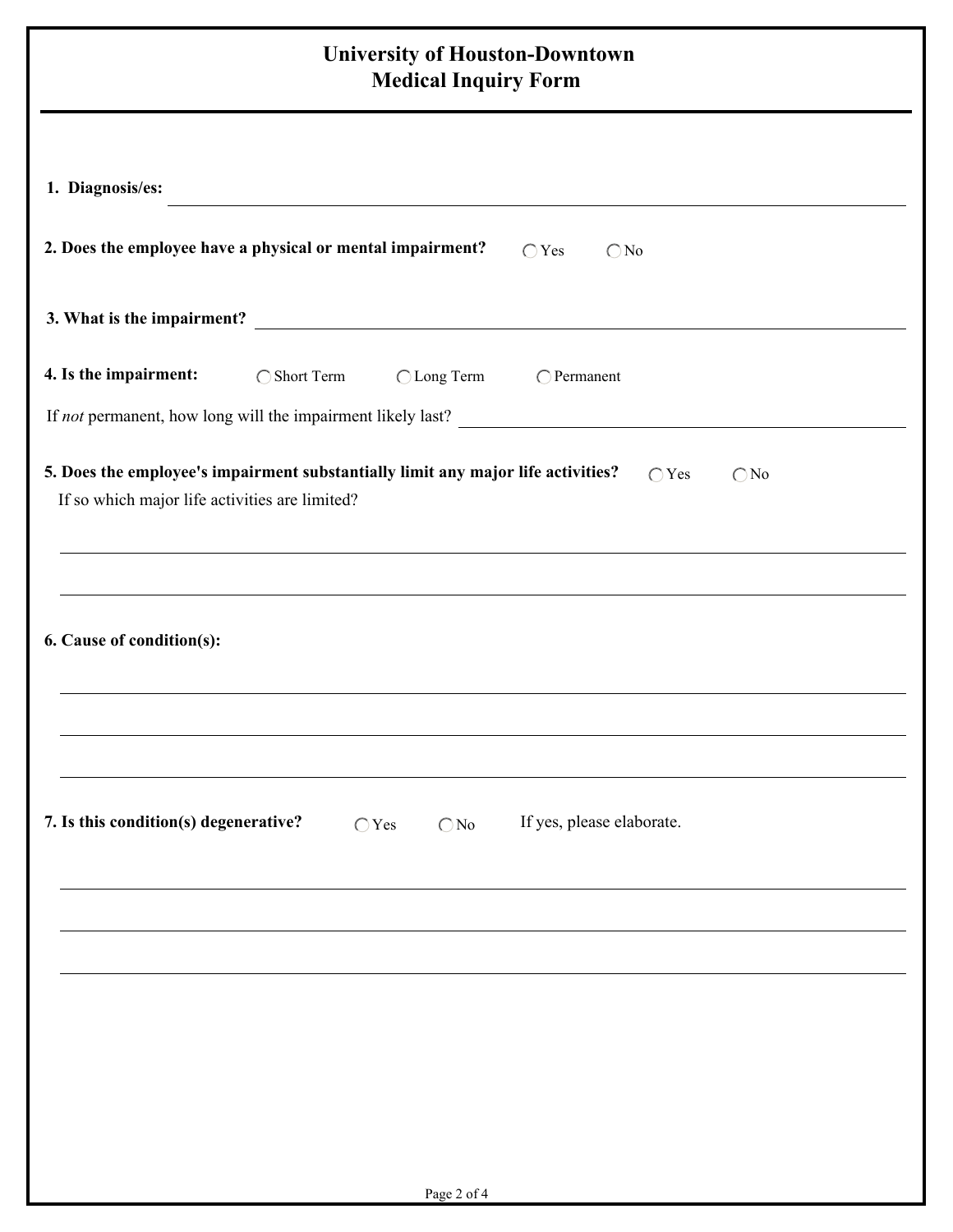## **University of Houston-Downtown Medical Inquiry Form**

Following are essential functions, duties and physical requirements of this employee's job. Please evaluate his/her ability to perform each function and to meet each requirement without accommodation of any kind. UHD will then determine, with input from the employee, whether any accommodations are needed and if so, what is reasonable.

Rating Code:

- 
- $3 =$  employee cannot perform this function (explain)

1 = no limit on employee's ability to perform  $2 =$  partial limit on employee's ability to perform (explain)<br>3 = employee cannot perform this function (explain)  $0 =$  unable to rate

**Job Title:**

**Summary:**

| <b>Job Duties</b> | Rating | <b>Accomodation Suggestions/Comments</b> |  |  |  |
|-------------------|--------|------------------------------------------|--|--|--|
| 1.                |        |                                          |  |  |  |
| 2.                |        |                                          |  |  |  |
| 3.                |        |                                          |  |  |  |
| 4.                |        |                                          |  |  |  |
| 5.                |        |                                          |  |  |  |
| 6.                |        |                                          |  |  |  |
| 7.                |        |                                          |  |  |  |
| 8.                |        |                                          |  |  |  |
| 9.                |        |                                          |  |  |  |
| Page 3 of 4       |        |                                          |  |  |  |